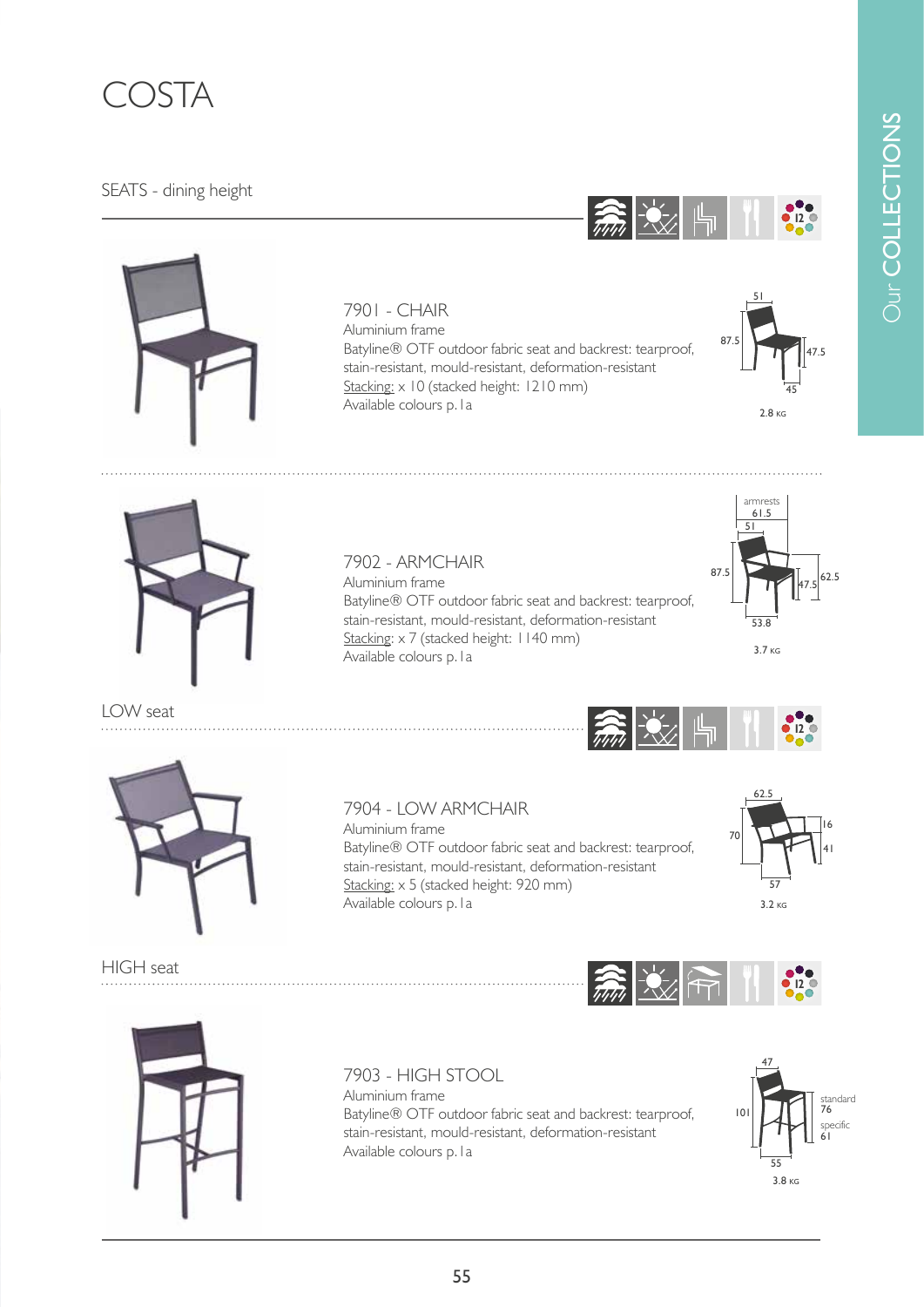## COSTA *(continued)*